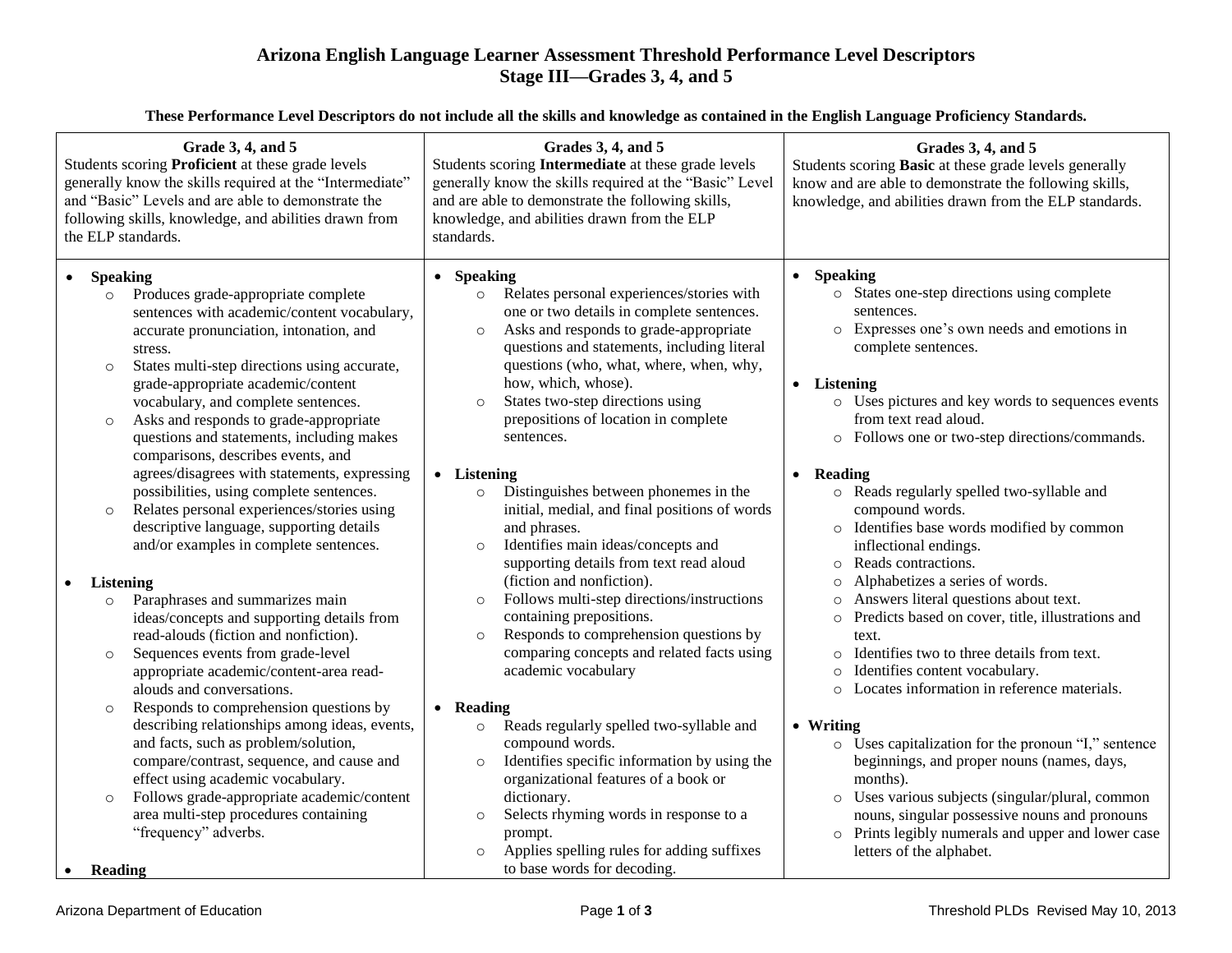- o Applies knowledge of affixes to words in context for decoding.
- o Uses word order (syntax) to confirm decoding.
- o Segments and decodes regularly spelled multi-syllabic and compound words.
- o Applies knowledge of spelling pattern exceptions.
- o Evaluates the usefulness of various print sources based on the organizational features for a given task.
- o Summarizes the main idea and supporting details from grade-appropriate text that uses academic/content-area vocabulary.
- o Describes, compares, and contrasts characters' traits, their motivations, the setting, and the plot of a fictional text.
- o Describes the setting using key words from a fictional text.
- o Compares and contrasts two settings within fictional text.
- o Applies understanding of content vocabulary.
- o Follows multi-step directions.
- o Interprets information from functional documents and external text in nonfiction text for a specific purpose.
- o Compares and contrasts two items within an expository text.

## **Writing**

- o Writes narratives based on imagined or real events and includes characters, setting, sensory details, appropriate word choice, and logical sequencing to develop the plot using transitional words and varied sentence structures.
- o Writes expository essays and informational reports that include topic sentences, main ideas, and relevant supporting details, using appropriate transitions, varied sentence structure and precise academic vocabulary.
- o Writes one or more persuasive paragraphs that state a clear position with supporting details using persuasive vocabulary/strategies.
- o Spells multi-syllable, grade-appropriate
- o Recognizes and uses word order (syntax). o Predicts what might happen next in a reading selection. o Identifies the main idea and two to three details from text. o Identifies the setting and the characters' traits within a fictional text. o Identifies compare/contrast, sequential, and cause and effect signal words. o Identifies the author's purpose for writing. o Identifies the cause and effect relationship of two related events in a literary selection. o Identifies the plot from a fictional text. o Follows two-to-three step written directions to complete a task. o Locates specific information from external text in nonfiction text for a specific purpose. o Distinguishes fact from opinion in persuasive text. **Writing** o Writes a paragraph containing only key
	- ideas and content vocabulary to summarize a text that may include graphics.
	- o Uses end punctuation for sentences, commas in a series, and apostrophes in contractions and singular possessives.
	- o Uses capitalization for titles, including book titles.
	- o Uses simple (present, past, future) and progressive (present, past) verb tenses.
	- o Spells simple grade-appropriate high frequency, common words.